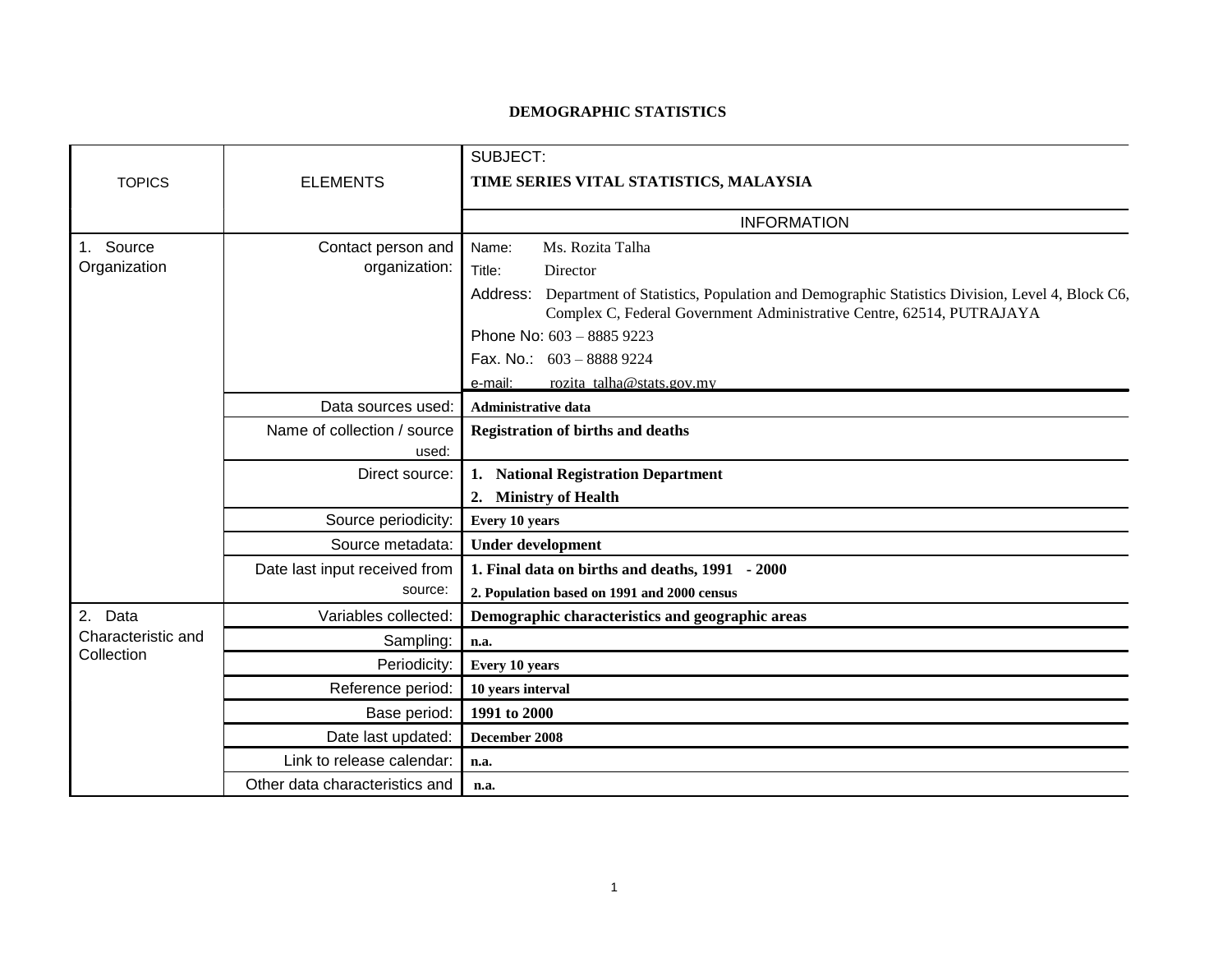|                                                           | collection:                          |                                                                                                                                                                                                                                                                                                                                                                                                                   |
|-----------------------------------------------------------|--------------------------------------|-------------------------------------------------------------------------------------------------------------------------------------------------------------------------------------------------------------------------------------------------------------------------------------------------------------------------------------------------------------------------------------------------------------------|
| Statistical<br>3.<br>Population and<br>Scope of the Data  | Statistical population:              | <b>Demographic population</b>                                                                                                                                                                                                                                                                                                                                                                                     |
|                                                           | Geographical coverage:               | Malaysia                                                                                                                                                                                                                                                                                                                                                                                                          |
|                                                           | Sector coverage:                     | n.a.                                                                                                                                                                                                                                                                                                                                                                                                              |
|                                                           | Institutional coverage:              | n.a.                                                                                                                                                                                                                                                                                                                                                                                                              |
|                                                           | Item coverage                        | n.a.                                                                                                                                                                                                                                                                                                                                                                                                              |
|                                                           | Population coverage:                 | Total population of birth and death                                                                                                                                                                                                                                                                                                                                                                               |
|                                                           | Product coverage:                    | n.a.                                                                                                                                                                                                                                                                                                                                                                                                              |
|                                                           | Other coverage:                      | n.a.                                                                                                                                                                                                                                                                                                                                                                                                              |
| 4. Statistical<br>Concepts and<br>Classifications<br>Used | Key statistical concepts used:       | Method and Materials of Demography, 2nd Edition Siegel and Swanson,<br>The                                                                                                                                                                                                                                                                                                                                        |
|                                                           |                                      | Jacob S. Siegel                                                                                                                                                                                                                                                                                                                                                                                                   |
|                                                           | Classifications used:                | n.a.                                                                                                                                                                                                                                                                                                                                                                                                              |
| 5. Statistical                                            | Aggregation and consolidation:       | <b>State and National level</b>                                                                                                                                                                                                                                                                                                                                                                                   |
| Computation and<br><b>Dissemination</b>                   | Estimation:                          | <b>Intercencal Population Estimates</b>                                                                                                                                                                                                                                                                                                                                                                           |
|                                                           | Imputation:                          | n.a.                                                                                                                                                                                                                                                                                                                                                                                                              |
|                                                           | Transformations:                     | Crude birth rate, crude death rate, total fertility rate, age specific fertility rate, crude<br>reproductive rate, net reproductive rate, age specific death rate, infant mortality rate,<br>toddler mortality rate, under 5 mortality rate, neonatal mortality rate, perinatal mortality<br>rate, stillbirth rate, total dependency ratio, young age dependency ratio, old age<br>dependency ratio and sex ratio |
|                                                           | Validation:                          | <b>Validation from sources data</b>                                                                                                                                                                                                                                                                                                                                                                               |
|                                                           | Index type:                          | n.a.                                                                                                                                                                                                                                                                                                                                                                                                              |
|                                                           | Weights:                             | n.a.                                                                                                                                                                                                                                                                                                                                                                                                              |
|                                                           | Seasonal adjustment:                 | n.a.                                                                                                                                                                                                                                                                                                                                                                                                              |
|                                                           | Other computation and                | n.a.                                                                                                                                                                                                                                                                                                                                                                                                              |
|                                                           | adjustments:                         |                                                                                                                                                                                                                                                                                                                                                                                                                   |
|                                                           | <b>Dissemination formats:</b>        | <b>Printed and digital</b>                                                                                                                                                                                                                                                                                                                                                                                        |
| <b>Other Aspects</b><br>6.                                | Recommended uses and<br>limitations: | Provide planners and users on Health indicators (fertility and mortality)                                                                                                                                                                                                                                                                                                                                         |